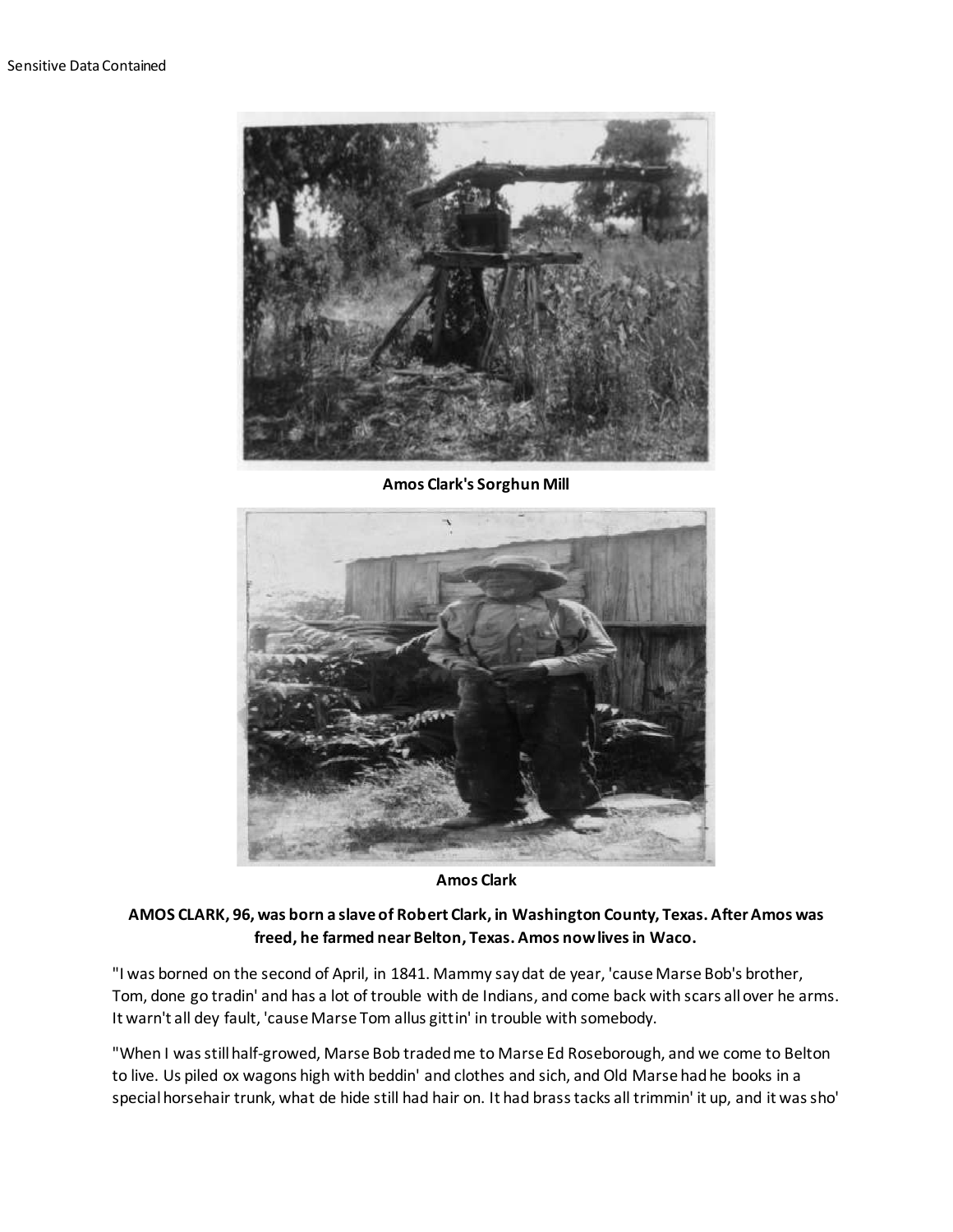a fine trunk, and he say, 'Amos, you black rascal, keep you eye on dat trunk, and don't git it wet crossin' de water and don't let no Indian git it.' Us had a sizeable drove of cattle and some sheep and pigs and chickens and ducks.

"Marse and Missis finds where dey wants de house and us gits dem axes out and in a few days dere am a nice log house with two big rooms and a hall 'tween dem, mos' as big as de rooms. Us been on de road 'bout six weeks and Missis sho' proud of her new house. Den us makes logs into houses for us and a big kitchen close to de big house. Den us builds a office for Old Marse and makes chairs and beds and tables for everybody. Old Miss brung her bed and a spindly, li'l table, and us make all de rest.[Pg 221]

"For eatin' de good shooters and scouters gits birds and rabbits and wild turkeys and sometimes a lot of wild eggs or honey, when dey chops a bee tree down. A old Indian come to holp us hunt. He'd work a week if Marse Ed give him some red calico or a hatchet. Old Miss done bring a dozen hens and a bag of seeds, and folks come ridin' twenty miles to swap things.

"Dere warn't no mill to grind corn, so de boss carpenter, he hollows out a log and gits some smooth, hard rocks and us grind de corn like it was a morter. Old Man Stubblefield builded a watermill on de creek 'bout eight miles from us, and den us tooken de corn dere.

"Dere was three hundred acres and more'n fifty slaves, and lots of work, clearin' and buildin' and plantin'. Some de cabins didn't git no floor for two years. Jes' quick as dey could, de men gits out clapboards for de walls and split puncheon slabs for floors and palin's for fences.

"Missis, she takes two de likelies' young slaves and makes a garden, come spring. Somehow she git herself roses and posies and vegetables.

"Dere warn't no overseer. Marse Ed, he jes' ride round on he big hoss and see to things. Us didn't know nothin 'bout de war much, 'cause none us could read or write.

"Dere was two fiddlers 'mongst us, Jim Roseborough and Tom. Dey'd have de big barbecue for folks come from miles round, and coffee and chicken and turkey and dancin' and fiddlin' all night. Come daybreak, dey jes' goin' good. Us niggers dance back de quarters, and call

"'All eight balance and all eight swing, All left allemond and right hand grand, Meet your partner and prom'nade, eight, [Pg 222]Den march till you come straight.

"'First lady out to couple on de right, Swing Mr. Adam and swing Miss Eve, Swing Old Adam befo' you leave, Don't forgit your own—now you're home.'

"Two, three years after dat I marries Liza Smith. Us has four chillen and all dead 'cept John, and he lives out west.

"After freedom Old Marse say kill a yearlin' and have de big dinner and dance. De young ones he told to scatter out and hunt work, not to steal and work hard. Some de oldes' ones he give a cabin and a patch of land. He say de niggers what want to stay on and work for him can, iffen he make enough to feed